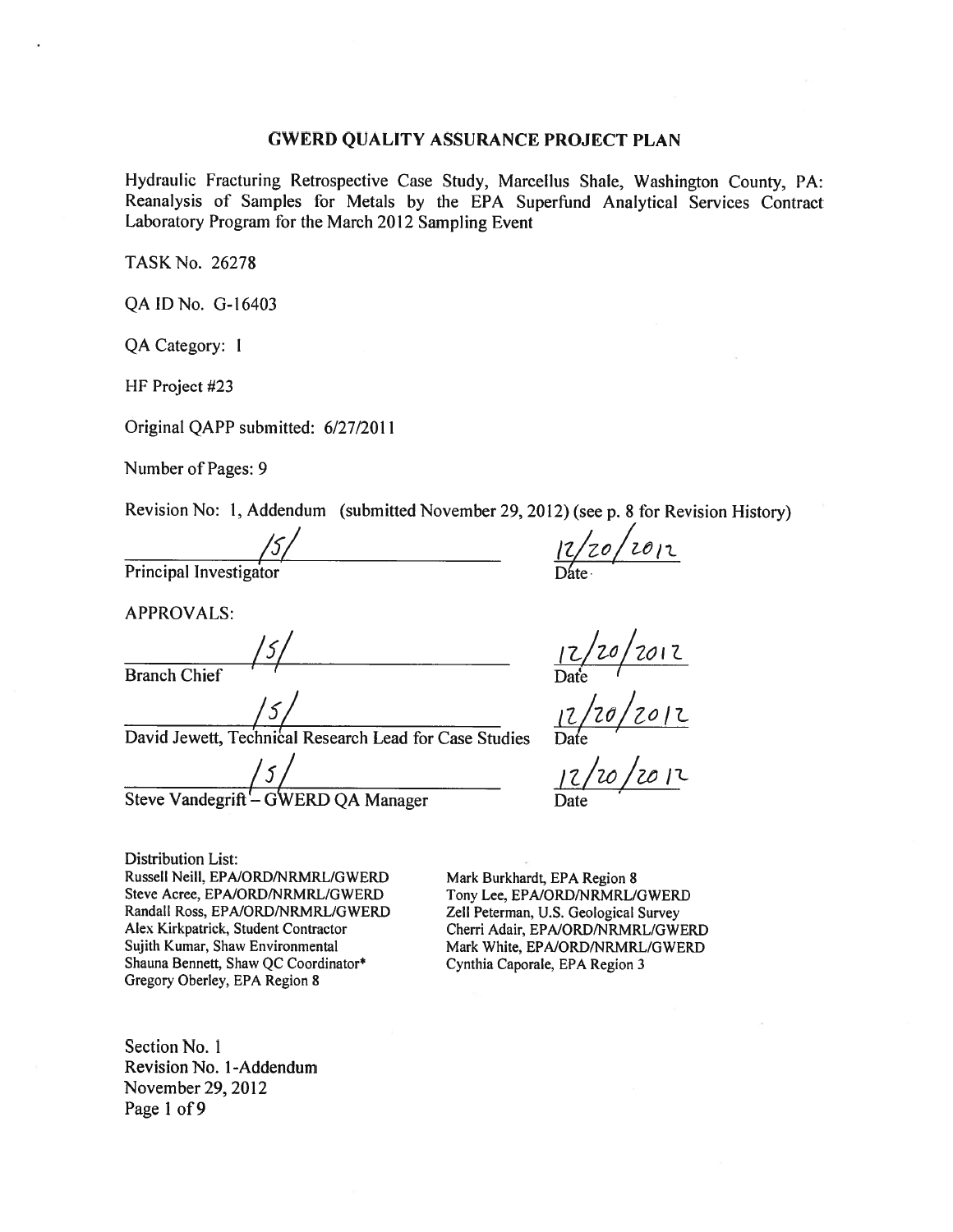#### **Disclaimer**

 EPA does not consider this internal planning document an official Agency dissemination of information under the Agency's Information Quality Guidelines, because it is not being used to formulate or support a regulation or guidance; or to represent a final Agency decision or position. This planning document describes the overall quality assurance approach that will be used during the research study. Mention of trade names or commercial products in this planning document does not constitute endorsement or recommendation for use.

## **The EPA Quality System and the HF Research Study**

 EPA requires that all data collected for the characterization of environmental processes and conditions are of the appropriate type and quality for their intended use. This is accomplished through an Agency-wide quality system for environmental data. Components of the EPA quality system can be found at [http://www.epa.gov/quality/. E](http://www.epa.gov/quality/)PA policy is based on the national consensus standard ANSI/ASQ E4-2004 *Quality Systems for Environmental Data and Technology Programs: Requirements with Guidance for Use*. This standard recommends a tiered approach that includes the development and use of Quality Management Plans (QMPs). The organizational units in EPA that generate and/or use environmental data are required to have Agency-approved QMPs. Programmatic QMPs are also written when program managers and their QA staff decide a program is of sufficient complexity to benefit from a QMP, as was done for the study of the potential impacts of hydraulic fracturing (HF) on drinking water resources. The HF QMP describes the program's organizational structure, defines and assigns quality assurance (QA) and quality control (QC) responsibilities, and describes the processes and procedures used to plan, implement and assess the effectiveness of the quality system. The HF QMP is then supported by project-specific QA project plans (QAPPs). The QAPPs provide the technical details and associated QA/QC procedures for the research projects that address questions posed by EPA about the HF water cycle and as described in the *Plan to Study the Potential Impacts of Hydraulic Fracturing on Drinking Water Resources* (EPA/600/R- 11/122/November 2011/[www.epa.gov/hydraulic fra](http://www.epa.gov/hydraulic)cturing). The results of the research projects will provide the foundation for EPA's 2014 study report.

 This QAPP provides information concerning the Chemical Mixing; and Flowback and Produced Water stages of the HF water cycle as found in Figure 1 of the HF QMP and as described in the HF Study Plan. Appendix A of the HF QMP includes the links between the HF Study Plan questions and those QAPPs available at the time the HF QMP was published.

Section No. 1 Revision No. 1-Addendu m November 29, 2012 Page 2 of 9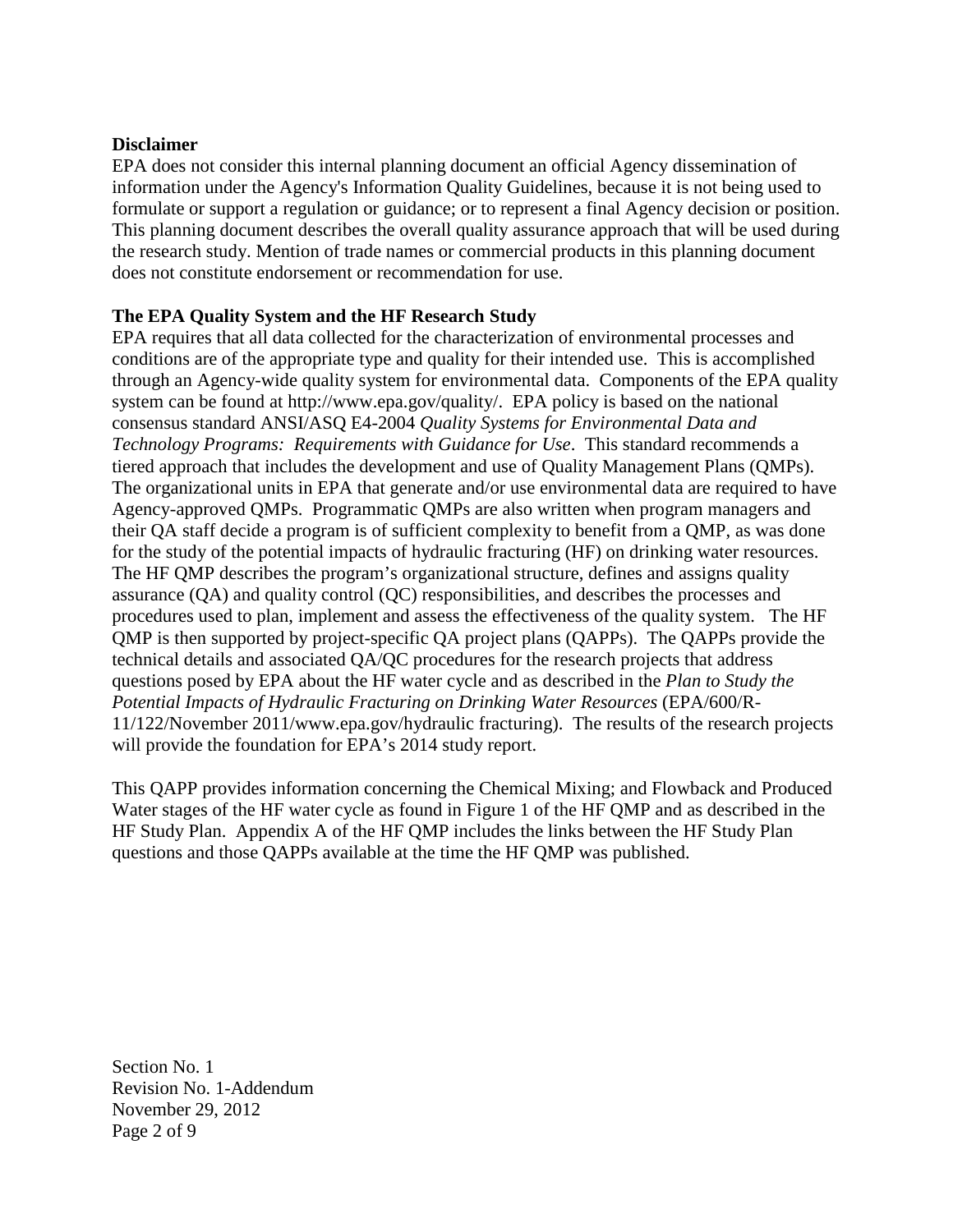#### **Reanalysis of Samples for Metals by ICP-MS using the Contract Laboratory Program**

#### **Purpose**

 The purpose of this Addendum to the QAPP for the *Hydraulic Fracturing Retrospective Case Study, Marcellus Shale, Washington County, PA* is to provide specifications and quality control (QC) acceptance criteria for the reanalysis of samples collected March 2012 for trace metals by Inductively Coupled Plasma – Mass Spectrometry (ICP-MS). Audits of Data Quality on the original ICP-MS results found that the laboratory did not analyze interference check solutions (ICSs) as described in EPA Method 6020A. These ICSs would have enabled the laboratory to evaluate the analytical method's ability to appropriately handle known potential interferents and other matrix effects. In ICP-MS analysis, the ICS is used to verify that the interference levels are corrected by the data system within quality control limits. Because of the importance of this missing quality control check, it was necessary to reject the data from the original analysis.

 The samples were analyzed through the EPA Superfund Analytical Services Contract Laboratory Program (EPA CLP). Samples were sent for analysis under the EPA CLP Inorganic Statement of Work ISMO1.3, Exhibit D – Part B, "Analytical Methods for Inductively Coupled Plasma – Mass Spectrometry" [\(http://www.epa.gov/superfund/programs/clp/ism1.htm#pdf\), wi](http://www.epa.gov/superfund/programs/clp/ism1.htm#pdf)th some minor requested modifications described in the Analytical Methods section below.

#### **Sample Handling and Custody**

 Samples were packed in coolers (without ice) and shipped overnight via UPS or Fedex, to the contract laboratory awarded the work through the CLP, with appropriate chain of custody forms and the cooler was sealed with custody seals.

 Sample receipt and log-in were conducted as described in EPA CLP Inorganic Statement of Work ISMO1.3, Exhibit F – "Chain-of-Custody, Document Control, and Written Standard [Operating Procedures" \(http://www.epa.gov/superfund/programs/clp/download/ism/ism12e](http://www.epa.gov/superfund/programs/clp/download/ism/ism12e-h.pdf)h.[pdf\).](http://www.epa.gov/superfund/programs/clp/download/ism/ism12e-h.pdf) 

#### **Analytical Methods**

 The contract laboratory analyzed water/aqueous samples for Al, As, Cd, Cr, Cu, Ni, Pb, Sb, Se, Th, Tl and U by ICP-MS. The reanalysis did not include Hg. Mercury was excluded because the sample holding time was exceeded. The contract laboratory performed the analysis in accordance with the EPA CLP Inorganic Statement of Work (SOW) ISM01.3, Exhibit D – Part B, "Analytical Methods for Inductively Coupled Plasma – Mass Spectrometry" ([http://www.epa.gov/superfund/programs/clp/ism1.htm#pdf\), w](http://www.epa.gov/superfund/programs/clp/ism1.htm#pdf)ith the following modifications:

 Section No. 1 Revision No. 1-Addendum November 29, 2012 Page 3 of 9 [Note that for analysis conducted under the EPA CLP SOW, samples are grouped into batches of up to 20 called Sample Delivery Groups (SDGs).]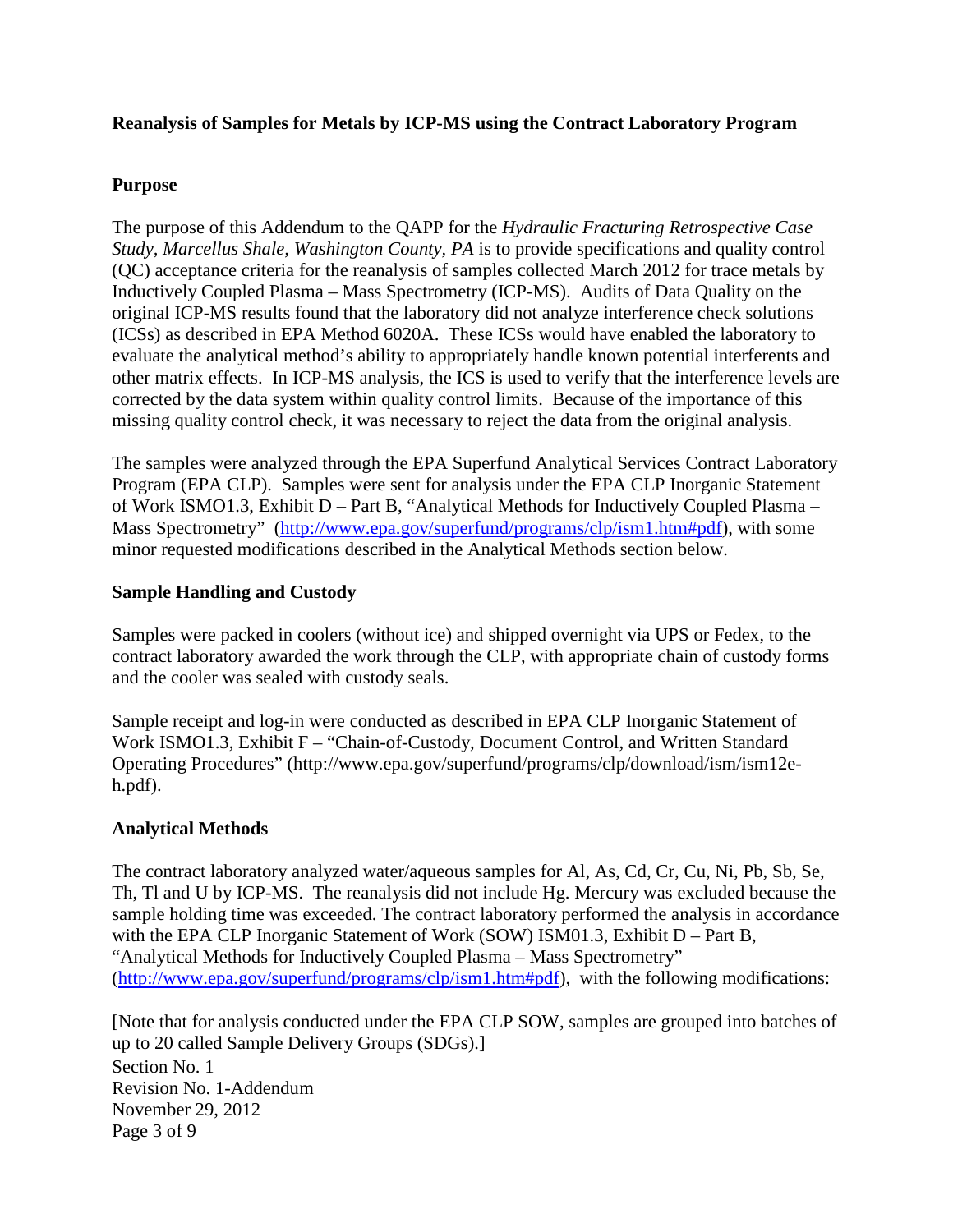### **Modification to the SOW Specifications:**

 The contract Laboratory analyzed water/aqueous samples for the Target Analyte List (TAL) (Al, As, Cd, Cr, Cu, Ni, Pb, Sb, Se, and Tl) and the additional analytes Thorium (Th, CASRN 7440 29-1) and Uranium (U, CASRN 7440-61-1) by ICP-MS as indicated on the Traffic Report/Chain of Custody Record and Laboratory Scheduling Notification form.

 The Contract Required Quantitation Limits (CRQLs) for the following analytes and matrices was modified. All other CRQLs remained at the level specified in the SOW.

| Analyte | <b>Aqueous</b><br>CRQL (µg/L) | <b>Aqueous</b><br>Spike level<br>$(\mu g/L)$ |
|---------|-------------------------------|----------------------------------------------|
| Thorium | - (1                          |                                              |
| Uranium |                               |                                              |

 Some samples may be received at a reduced volume, less than 100ml but greater than 50ml. The samples were shipped at  $4^{\circ}C$  ( $\pm 2^{\circ}C$ ). The Laboratory noted the temperature at the time of receipt in the SDG Narrative and proceeded with analysis.

 Due to the reduced volume, the Laboratory used different samples to prepare the Duplicate sample and the Matrix Spike sample. The Laboratory prepared the original samples at an initial and final volume of 50 mL, and the Duplicate and Matrix Spike sample at initial and final volumes of 25 mL, reducing the reagents added appropriately.

The Laboratory:

- Performed the Initial Calibration as currently in the SOW except that the lowest non-blank standard be set at the CRQL for all analytes (SOW and additional).
- Added Th and U to the ICV and CCV at appropriate mid-range concentrations.
- Evaluated the ICB and CCB against the (modified) aqueous CRQLs.
- Performed the Matrix Spike at the levels specified above. Post-digestion spike requirements were per the SOW.
- Added Th and U to the LCS at 2 times the modified CRQLs.
- Added Th and U to Forms 1, 2A, 3, 4B, 5A (5B), 6, 7, 8, 9, 11, 13, and 16.

 The acceptance criterion for the initial calibration correlation coefficient was modified to r≥0.998.

 The Laboratory re-analyzed the low-level (at CRQL) calibration standard at the end of the run. The Percent Difference between the true value and the measured value should be within  $\pm 30\%$ .

The Laboratory was not required to add Th or U to the ICSA/ICSAB solutions. The Laboratory

 Section No. 1 Revision No. 1-Addendum November 29, 2012 Page 4 of 9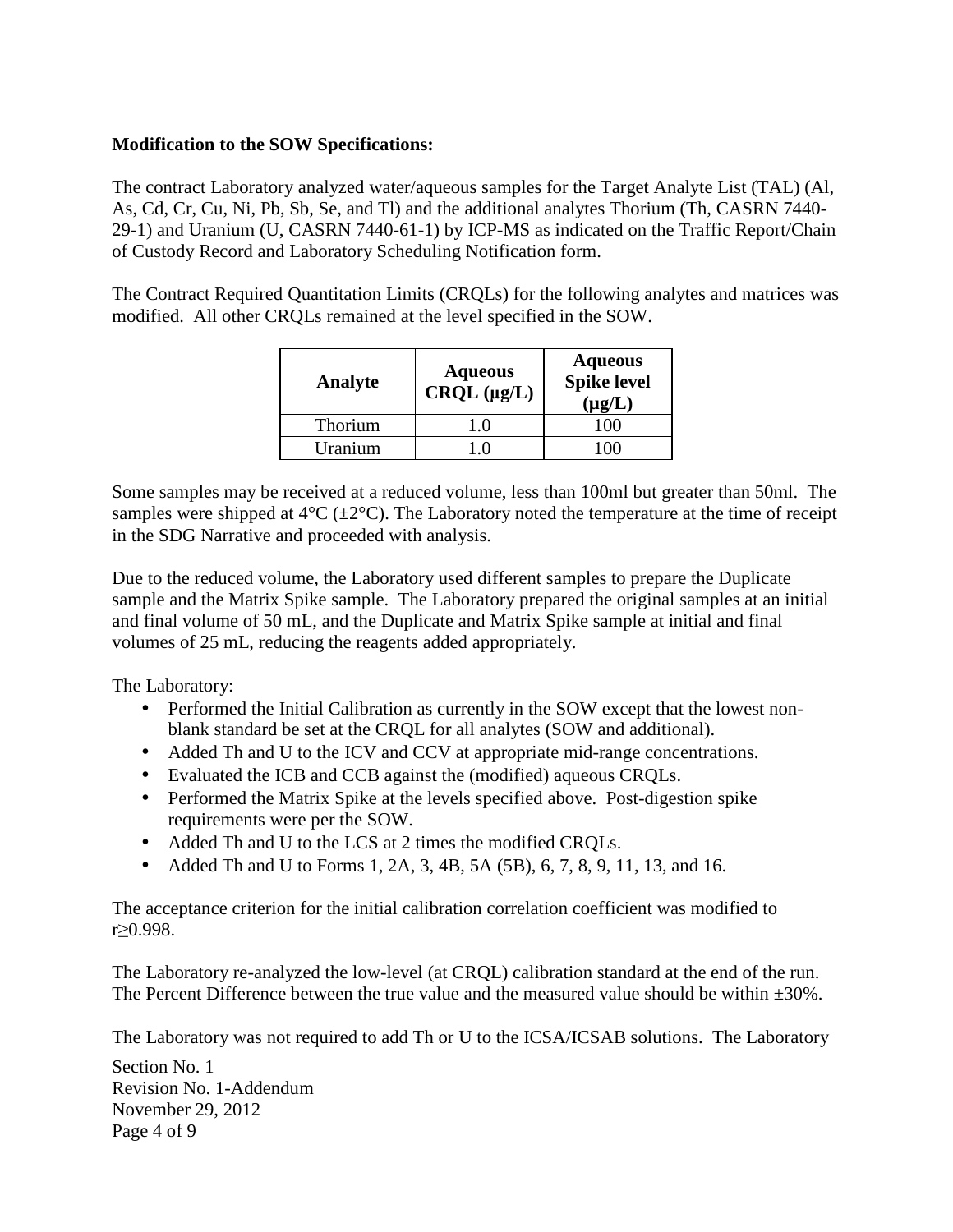used a true value of zero (0) and acceptance windows of  $\pm 2x$  the modified aqueous CRQL unless a non-zero value was determined for the solutions.

 The Laboratory was not required to bracket Th or U with an internal standard having a mass greater than 238. The analysis of the Bismuth internal standard at mass 209 was sufficient.

As part of the complete data package, the Laboratory provided:

- Method Detection Limits for Th and U.
- A copy of the MDL Study for all analytes including Th and U.
- All masses monitored, and all masses used for quantitation.

 All corrections applied to the data to handle interferences and used to generate the final corrected instrument result. This included all correction equations used by the Laboratory's software.

## **Quality Control**

 The following Table 1 summarizes the acceptance criteria and frequency for the QC checks conducted during the course of sample analysis.

| <b>QC Type or Operation</b>         | <b>Acceptance Criterion</b>                                                                           | <b>Frequency</b>                                                                                                                                                                                   |
|-------------------------------------|-------------------------------------------------------------------------------------------------------|----------------------------------------------------------------------------------------------------------------------------------------------------------------------------------------------------|
| <b>Instrument Calibration</b>       | The acceptance criterion for the<br>initial calibration correlation<br>coefficient is $r \ge 0.998$ . | Each time instrument is turned on or<br>set up, after ICV or CCV failure, and<br>after major instrument adjustment.<br>The lowest non-blank standard shall<br>be set at the CRQL for all analytes. |
| Initial Calibration Verification    | 90-110% Recovery; % RSD $\leq$ 5% for<br>all replicate integrations                                   | Following each instrument<br>calibration for each mass used.                                                                                                                                       |
| Initial Calibration Blank           | $\leq$ CRQL                                                                                           | Following each instrument<br>calibration, immediately after the<br>ICV.                                                                                                                            |
| Continuing Calibration Verification | 90-110% Recovery; % RSD 5% for<br>all replicate integrations;                                         | For each mass used, at a frequency<br>of at least after every 10 analytical<br>runs, at the beginning of each day,<br>and at the beginning and end of each<br>run.                                 |

# **Table 1. CLP QC Checks for ICP-MS.**

Section No. 1 Revision No. 1-Addendum November 29, 2012 Page 5 of 9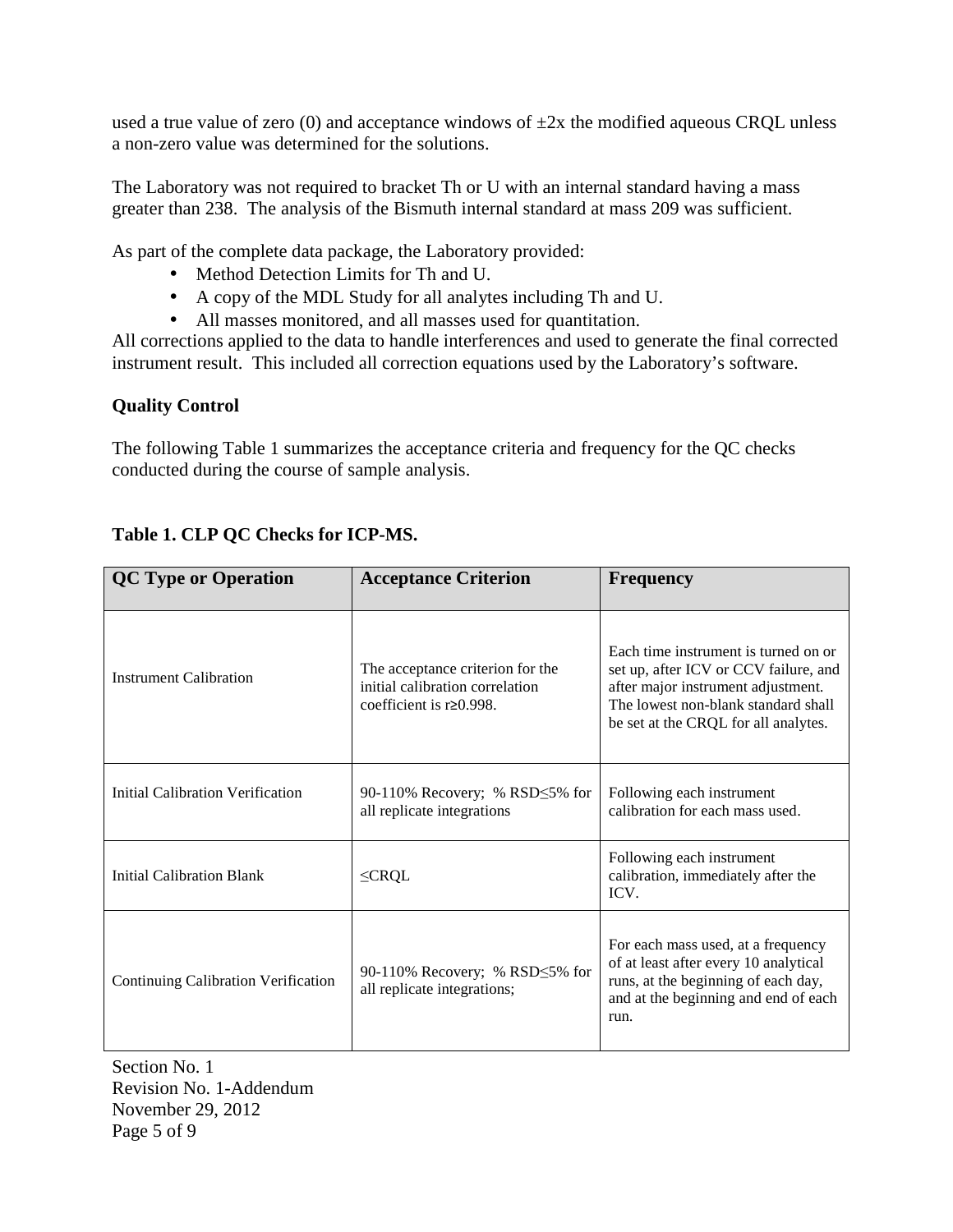| Low Level (at CRQL) Calibration<br>Verification | 70-130% Recovery                                                                                                                                                                                                                                                          | The Laboratory shall re-analyze the<br>low-level (at CRQL) calibration<br>standard at the end of each run.                                                                               |
|-------------------------------------------------|---------------------------------------------------------------------------------------------------------------------------------------------------------------------------------------------------------------------------------------------------------------------------|------------------------------------------------------------------------------------------------------------------------------------------------------------------------------------------|
| <b>Continuing Calibration Blank</b>             | $\leq$ CRQL                                                                                                                                                                                                                                                               | At a frequency of at least after every<br>10 analytical runs, at the beginning<br>of each day, and at the beginning<br>and end of each run. Performed<br>immediately after the last CCV. |
| <b>Interference Check Sample</b>                | $\pm 20\%$ of the analyte's true value or<br>$\pm 2$ times the CRQL of the analyte's<br>true value, whichever is greater.                                                                                                                                                 | At the beginning of the run after the<br>ICB but before the CCV.                                                                                                                         |
| Serial Dilution for ICP                         | If the analyte concentration is<br>sufficiently high (minimally a factor<br>of 50 above the MDL in the original<br>sample), the serial dilution (a five-<br>fold dilution) shall then agree within<br>10% of the original determination<br>after correction for dilution. | For each matrix type or for each<br>SDG, whichever is more frequent.                                                                                                                     |
| <b>Preparation Blank</b>                        | $\leq$ CRQL                                                                                                                                                                                                                                                               | For each SDG or each sample<br>preparation and analysis procedure<br>per batch of prepared samples,<br>whichever is more frequent.                                                       |
| <b>Laboratory Control Sample</b>                | 70-130% Recovery                                                                                                                                                                                                                                                          | For each SDG or each sample<br>preparation and analysis procedure<br>per batch of prepared samples,<br>whichever is more frequent.                                                       |
| Spike Sample                                    | 75-125% Recovery                                                                                                                                                                                                                                                          | For each matrix type or for each<br>SDG, whichever is more frequent.                                                                                                                     |
| Post-Digestion Spike                            | 75-125% Recovery                                                                                                                                                                                                                                                          | Each time Spike Sample Recovery is<br>outside QC limits.                                                                                                                                 |

Section No. 1 Revision No. 1-Addendum November 29, 2012 Page 6 of 9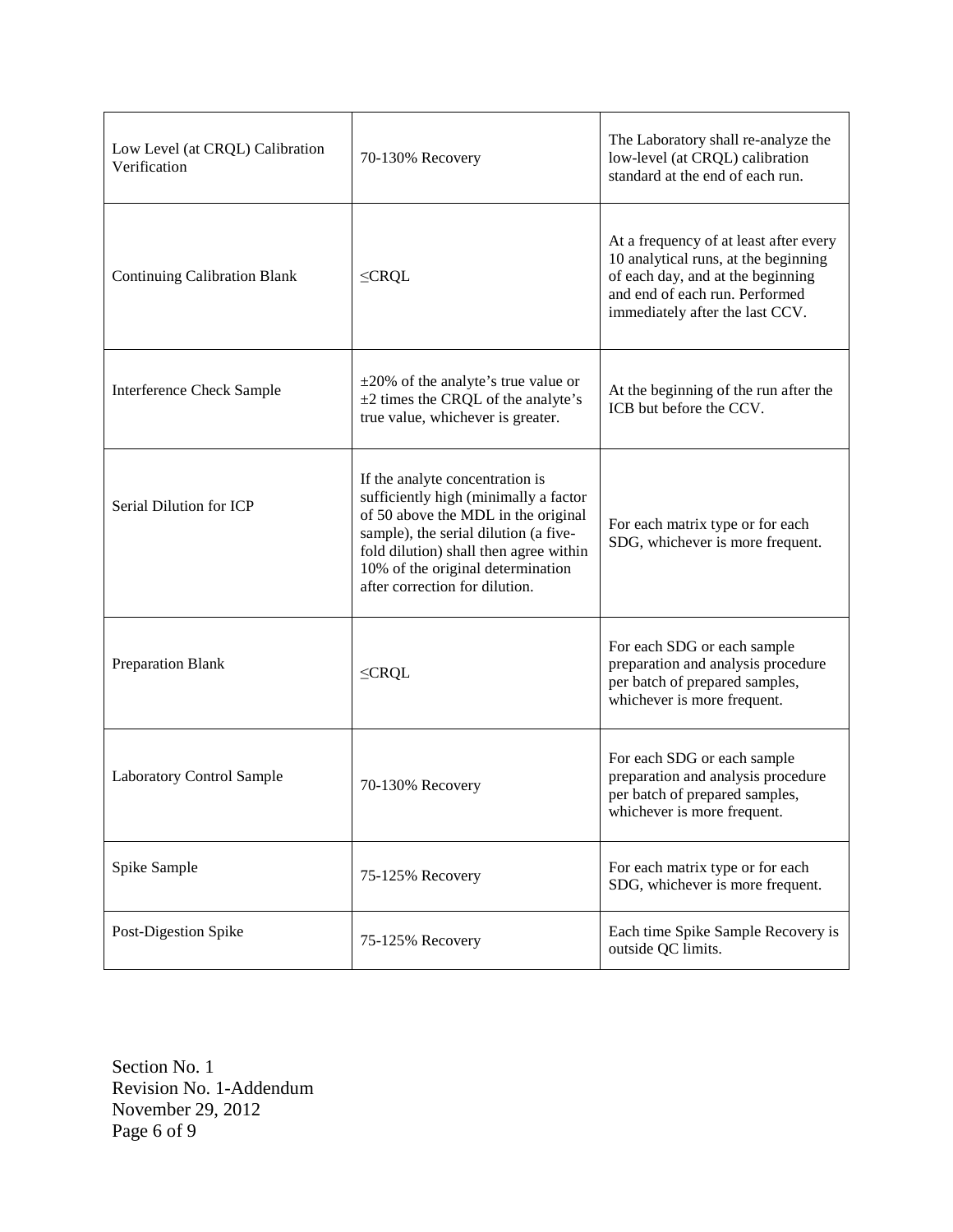| Duplicate Sample Analysis                   | RPD<20 for sample values $\geq 5x$<br>CRQL; for sample values<br>$\leq$ 5xCRQL, control limit = CRQL                                                                                                                            | For each matrix type or for each<br>SDG, whichever is more frequent.                                                                 |
|---------------------------------------------|---------------------------------------------------------------------------------------------------------------------------------------------------------------------------------------------------------------------------------|--------------------------------------------------------------------------------------------------------------------------------------|
| <b>ICP-MS Tune</b>                          | Mass calibration must be within 0.1<br>amu over the range of 6 to 210 amu,<br>or the percent Relative Standard<br>Deviation (%RSD) of all the<br>integrations of the absolute signals<br>of the analytes must be $\leq 5.0\%$ . | Prior to calibration.                                                                                                                |
| Internal Standards                          | The absolute response of any one<br>internal standard must not deviate<br>more than $60-125\%$ from the<br>original response in the calibration<br>blank.                                                                       | Internal standards shall be present in<br>all samples, standards, and blanks<br>(except the tuning solution) at<br>identical levels. |
| Determination of Method Detection<br>Limits |                                                                                                                                                                                                                                 | Prior to contract award, annually<br>thereafter, and after major<br>instrument adjustment.                                           |

#### **Data Review and Validation**

 Initial data validation was conducted by the EPA CLP Sample Management Office (SMO) contractor. The EPA CLP SMO contractor performed a data assessment on the laboratory's hardcopy and electronic deliverable based on the requirements of the EPA CLP SOW ISMO1.3, the elements of the modified analysis as described above (and in the Request for Proposal),and the "USEPA Contract Laboratory Program National Functional Guidelines for Inorganic Data Review" ([http://www.epa.gov/superfund/programs/clp/download/ism/ism1nfg.pdf\).](http://www.epa.gov/superfund/programs/clp/download/ism/ism1nfg.pdf) 

 Neptune & Co., a QA contractor, under the direction of the GWERD Quality Assurance Manager (QAM) subsequently conducted an Audit of Data Quality on the data set according to NRMRL SOP LSAS-QA-02-0 "Performing Audits of Data Quality (ADQs)". The auditors reviewed the information presented in the EPA CLP SMO data assessment, reviewed the data, and ensure that appropriate project-specific data qualifiers were added to the data tables. Data transcription checks occurred after the ADQ was completed.

#### **Reporting Requirements**

 Section No. 1 Revision No. 1-Addendum November 29, 2012 Page 7 of 9 Hardcopy and electronic data reporting were required as specified per SOW ISM01.3. All hardcopy and electronic data was adjusted to incorporate modified specifications. This included attaching a copy of the requirements for modified analysis to the SDG Narrative. If specific problems occurred with incorporation of the modified analysis into the hardcopy and/or electronic deliverable, the Laboratory should contact the DASS Manager within the Sample Management Office (SMO) at (703) 818-4233 or via email at [CCSSUPPORT@fedcsc.com fo](mailto:CCSSUPPORT@fedcsc.com)r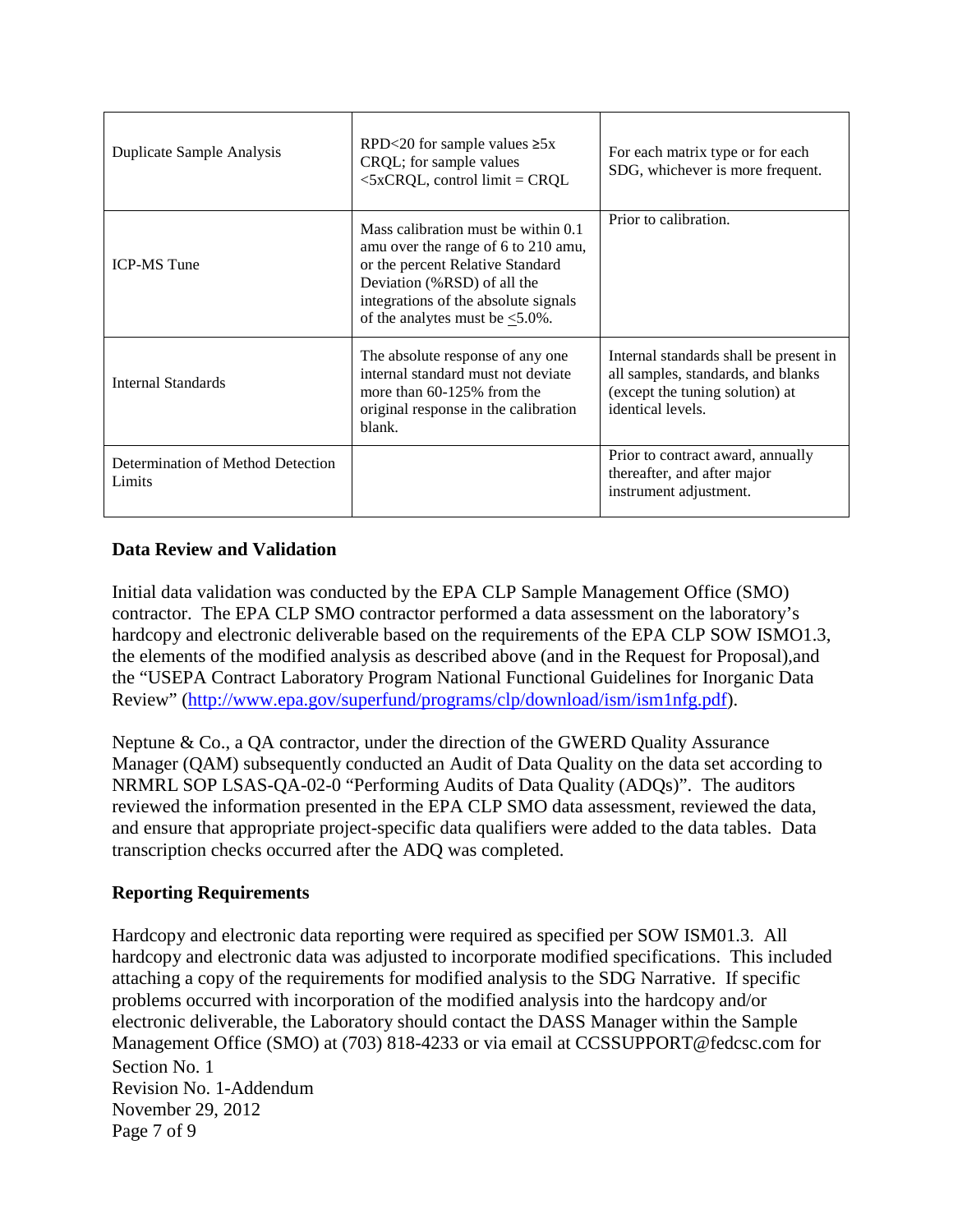resolution.

 All samples analyzed for the same fraction within an SDG were analyzed under the same fractional requirements. The Laboratory did not include data for the same fraction with different requirements in the same SDG.

 The Laboratory included the Modification Reference Number 2254.0 on each hardcopy data form under the "Mod. Ref. No:" header appearing on each form as well as the SamplePlusMethod/ClientMethodModificationID element of the electronic deliverable. The Laboratory also documented the Modification Reference Number and Solicitation Number on the SDG Coversheet and SDG Narrative.

| <b>Revision</b><br><b>Number</b> | <b>Date Approved</b> | <b>Revision</b>                                                                                                                                                                                                                                                                                                                                                                                                                                                                                                                                                                                                                                                                                                                                                                                                                                                                                                                                                                                                                                                                                                                                                                                                                                                                                                                                                               |
|----------------------------------|----------------------|-------------------------------------------------------------------------------------------------------------------------------------------------------------------------------------------------------------------------------------------------------------------------------------------------------------------------------------------------------------------------------------------------------------------------------------------------------------------------------------------------------------------------------------------------------------------------------------------------------------------------------------------------------------------------------------------------------------------------------------------------------------------------------------------------------------------------------------------------------------------------------------------------------------------------------------------------------------------------------------------------------------------------------------------------------------------------------------------------------------------------------------------------------------------------------------------------------------------------------------------------------------------------------------------------------------------------------------------------------------------------------|
|                                  |                      |                                                                                                                                                                                                                                                                                                                                                                                                                                                                                                                                                                                                                                                                                                                                                                                                                                                                                                                                                                                                                                                                                                                                                                                                                                                                                                                                                                               |
| $\mathbf{0}$                     | 7/21/2011            | New document                                                                                                                                                                                                                                                                                                                                                                                                                                                                                                                                                                                                                                                                                                                                                                                                                                                                                                                                                                                                                                                                                                                                                                                                                                                                                                                                                                  |
| 1                                | 03/05/2012           | <b>Section 1:</b><br><b>Update project organization</b><br>$\bullet$<br>Update accreditation information in 1.5<br><b>Section 2:</b><br>Revise dissolved gas/methane isotope sample collection<br>$\bullet$<br>method and removed hydrogen and carbon dioxide as<br>target analytes<br>Add radiometric analyses/sample types/bottles/preservation<br>٠<br><b>Clarification of samples for filtration</b><br>$\bullet$<br>CRDS will be used in the second and subsequent sampling<br>$\bullet$<br>events for H and O stable isotopes of water instead of IRMS<br>Add ALS Environmental for analysis of <sup>226</sup> Ra, <sup>228</sup> Ra, gross<br>$\bullet$<br>alpha/beta<br>Add statement of work for ALS and updated SOW for<br>$\bullet$<br><b>Isotech</b><br>Updated information on Region VIII QA/QC regarding on-<br>$\bullet$<br>site QA audit and PEs<br>Add RSKSOP-334 for water isotopes<br>$\bullet$<br><b>Add ALS QA/QC requirements</b><br>$\bullet$<br>Add RPD/Blank sample data analysis<br>$\bullet$<br>Provided clarification on sulfide and turbidity calibration<br>$\bullet$<br>checks<br>Deleted 2.10.1 as information is redundant<br>$\bullet$<br>Provided clarification on ADQ and PE requirements and to<br>$\bullet$<br>whom audit reports are provided<br>Section4:<br>Added text on data report review and data usability<br><b>Section 5:</b> |

 **Table 2. QAPP revision history.** 

Section No. 1 Revision No. 1-Addendum November 29, 2012 Page 8 of 9